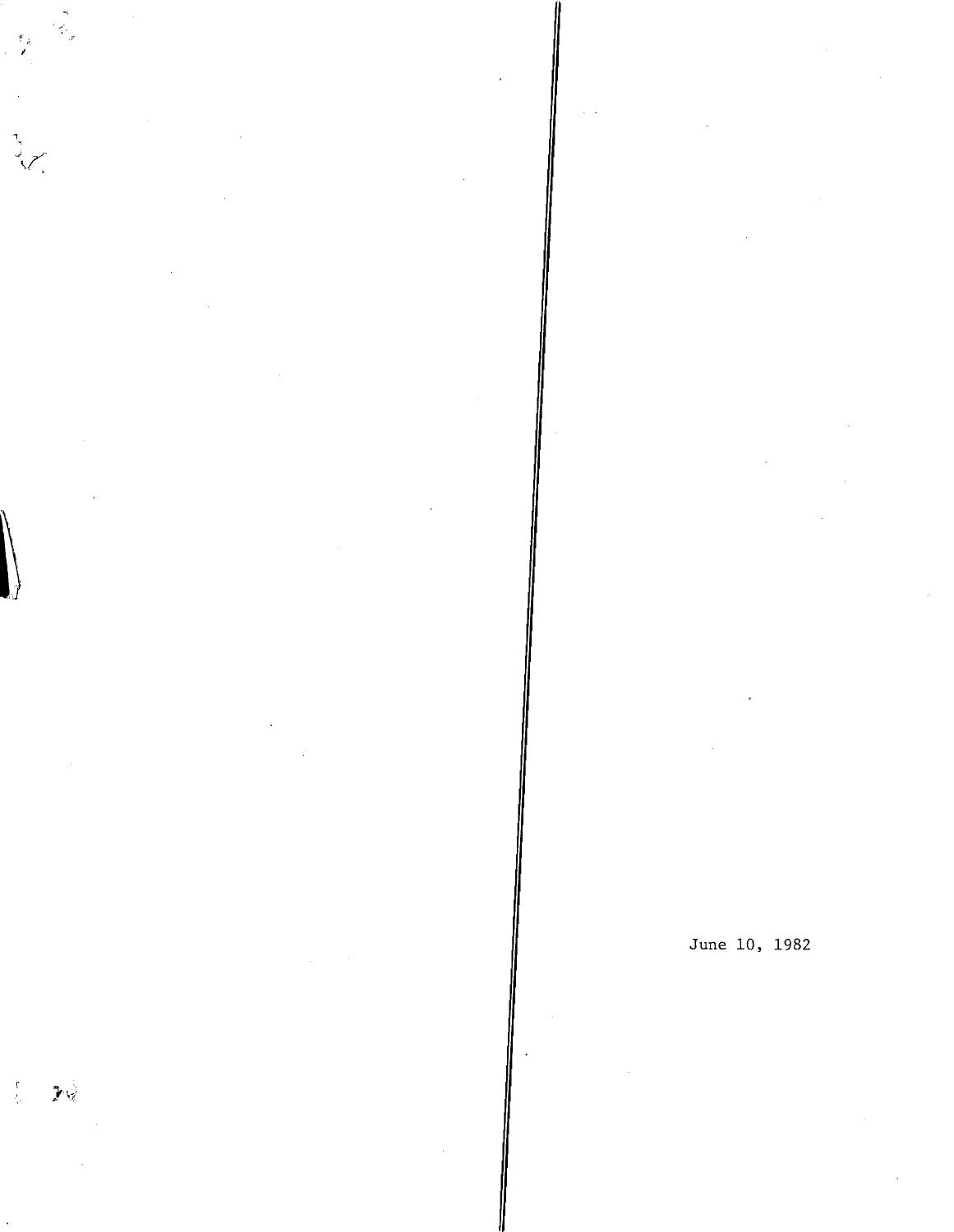The Minutes of the 71st Meeting of the Executive Committee of Science Faculty Council held on Thursday, June 10, 1982 in Room 250 Allen Building.

Present: C.C. Bigelow, Chairman; P.K. Isaac, N.E. Losey, N. Hunter, D. McKinnon, R. Lyric, K. Kocherlakota, R. bochonko, J. Berry, P. Harris; R. Chabluk, Recording Secretary.

Visitors: Prof. C.E. Henry, C. Prosk, J. McConnell

The Chairman opened the meeting and called for a motion approving  $1)$ the minutes of the 69th meeting. Moved by Hunter (Harris), Carried. Approval of the minutes of the 70th meeting - moved by Bochonko (Berry), Carried.

The Chairman commented that the budget information contained on p. 4 of the 69th meeting minutes had been updated; the Faculty has now been given part of addback Option 3A which will raise our budget to \$5-6000 above that of last year, rather than taking the \$57,000 cut initially reported.

Dean Bigelow introduced Prof. Henry, Director of the Awards Office.  $2)$ Dean Losey asked Carol Prosk to take the meeting through the description and criteria for the various awards.

# Governor-General's Gold Medal 1982

Moved by Dr. Losey (Harris) that the medal be given to Marvin Clifford RICHARDSON, #5310784. 5 in favour

2 opposed

#### Carried.

## Faculty Association Scholarshi

Moved by Dr. Losey (Kocherlakota) that the award be given to Richard Grant JAWORSKI, #5206143. Carried..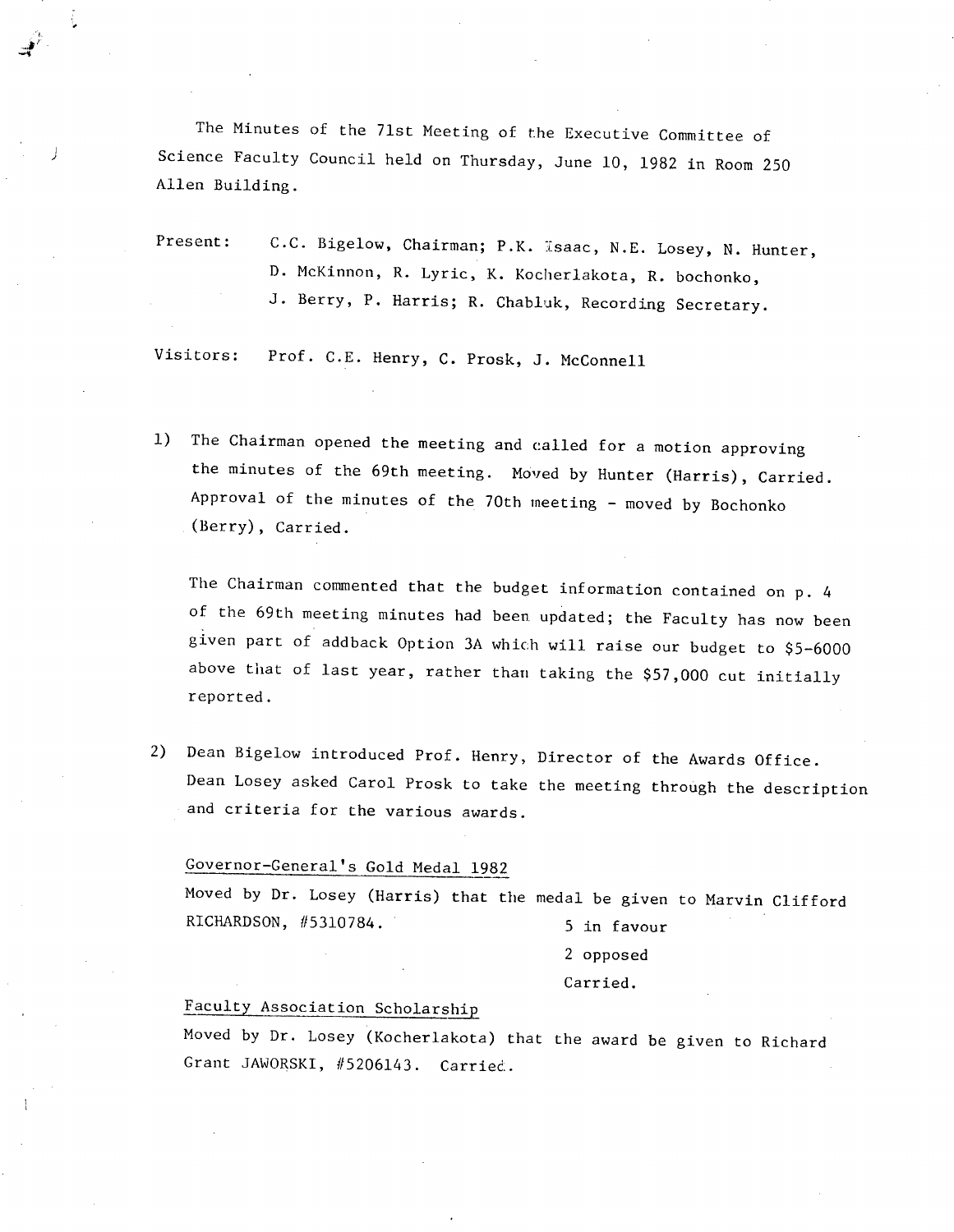## Alumni Association Scholarships

Moved by Dr. Losey (Hunter) that the two awards be given to Friederike Irmgard SCHNEIDER, # 5311430 and to Peter William NICKERSON, #5334194. Carried.

#### Dr. Maxwell S. Rady Scholarship

Moved by Dr. Losey (McKinnon) that the following five candidates with tied GPAs share the above scholarship: Gordon Bruce ADAMYK, #5305407; Raghu DHRUVARAJAN, #5319944; Markham Dallis KINACK, #5236476; Matthew Howard LAZAR, #5331743; and Brian Ronald SMITH, #5317469.

> 1 opposed 6 in favour Carried.

## Morton Stall Memorial Scholarship

Moved by Dr. Losey (Hunter) that this scholarship be shared between Raghu DRUVARAJAN, #5319944, and Matthew Howard LAZAR, #5331743. Carried.

# Rosabelle Searle Leach/Benjamin Cohen Scholarships

Moved by Dr. Losey (McKinnon) that the monetary value of the awards be combined and that they be divided up 1/4 of each be shared by: Kwong-Hong Albert CHAN, #5409344; Eli Gidon COHEN, #5427912; Robert Douglas McKIBBIN, #5427839, and Steven Michael REIMER, #5426460.

# isbister Undergraduate Scholarship

Moved by Dr. Losey (Kocherlakota) that the five students receiving this scholarship be: Kwok-Hong Albert CHAN, #5409344; Eli Gidon COHEN, #5427912; Robert Douglas McKIBBIN, #5427839; Steven M. REIMER, #5426460; and Brook Alder NERO, #5435142. Carried.

## University Women's Club

Moved by Dr. Losey (Bochonko) that the award be given to Katherine Louise NEWTON, #5308743. Carried.

-2-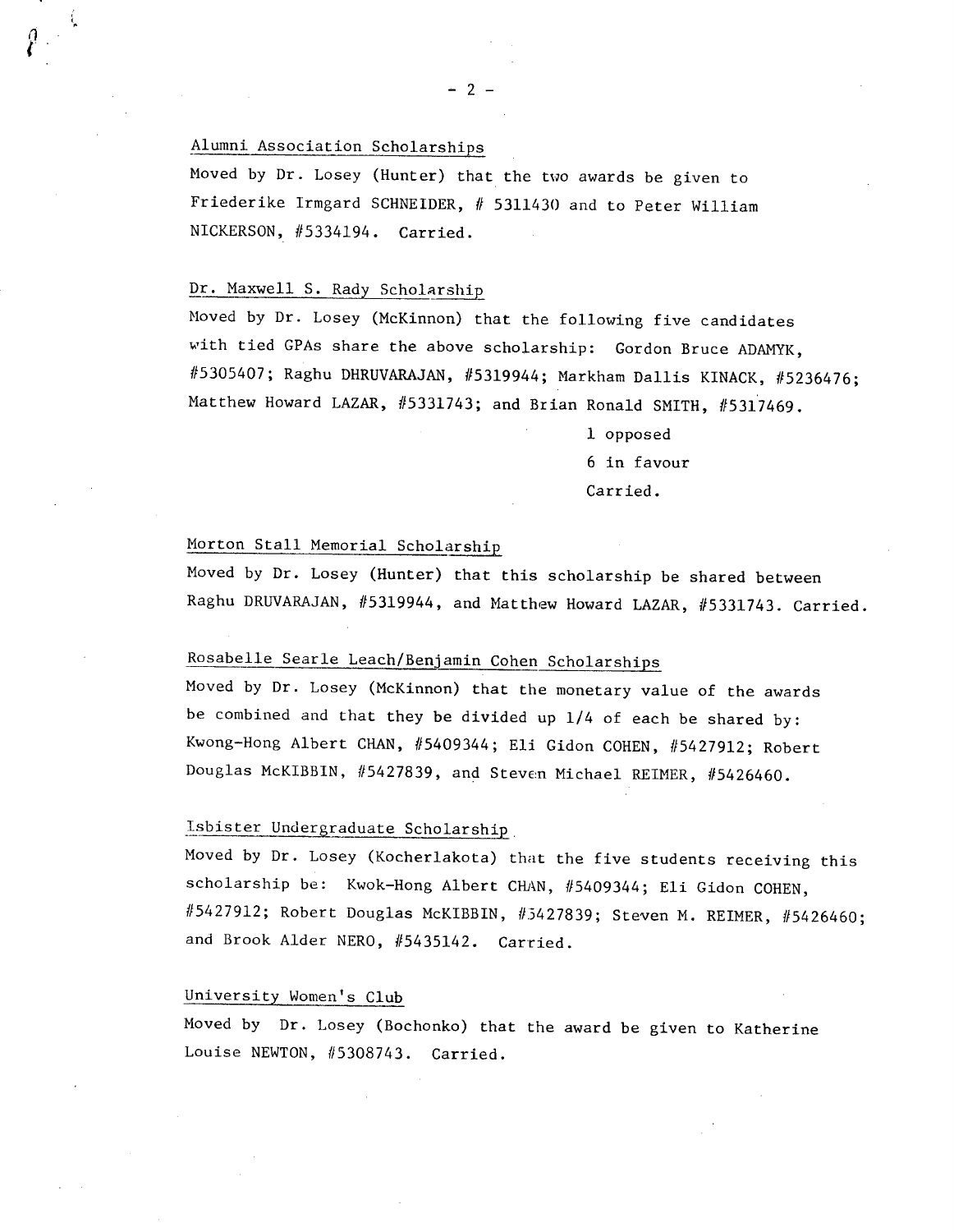## 3. Other Business

j,

Dr. Bigelow read the memo from Sheila Catt, dated June 4, 1982 and bringing to the Executive the request from Dr. Losey regarding extension of the terms of service of Drs. Eales and Tabisz and the request that Dr. Halvorson replace Dr. Robinson on the Student Standing Committee.

Moved by Dr. Losey, that the terms of office of Profs. Eales and Tabisz be extended one year and that Dr. Halvorson be added to the committee to replace Dr. Robinson. (Lyric). Carried.

There being no other business, the meeting adjourned.